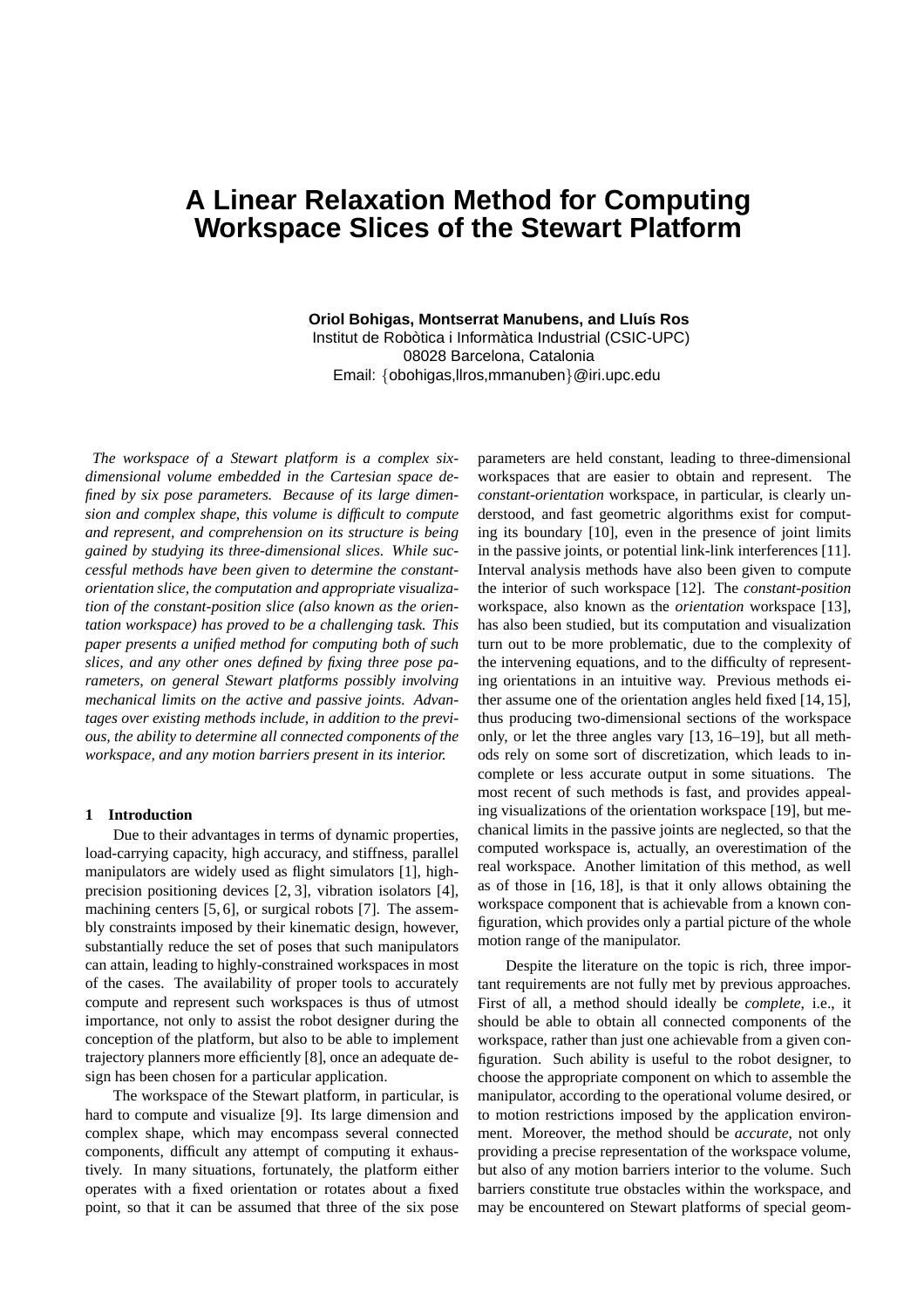etry, as shown in the paper. Finally, the method should be as *general* as possible, allowing to determine the constantorientation and constant-position workspaces, and any other of the twenty workspaces that can be defined by fixing three of the six pose parameters of the platform, in order to understand the motion capability of the platform under any of the corresponding working modes.

The continuation approach in [16, 20] and references therein is perhaps the closest to satisfy the previous requirements simultaneously. This approach uses ray-shooting techniques in conjunction with continuation methods to track the configurations for which the moving platform loses some of its instantaneous degrees of freedom, which yield the boundary of the workspace and its interior barriers when properly analyzed. However, while this approach is general and accurate in favorable cases, it loses boundary segments in several situations, as mentioned in [21, 22], and therefore it is not complete.

A method satisfying the three previous requirements is given in this paper, valid for Stewart platforms of arbitrary geometry, involving mechanical limits both on the active and passive joints. The approach is similar to the one given in [22] for general structure manipulators, but specificities of the Stewart platform are herein exploited to achieve a much faster computation of the workspace. The method entails formulating a system of equations defining the boundary of the workspace (Section 2), and then using an iterative procedure based on linear relaxations [23, 24] to isolate slices of the boundary exhaustively at the required resolution (Section 3). It is worth noting that while no consensus has been reached as to how should platform orientations be parameterized in order to yield intuitive workspace representations, the method we propose here does not adopt any particular choice on this respect, and can obtain the orientation workspace under any possible parameterization, including those based on conventional Euler angles [19], tilt-andtorsion angles [13, 25], or Euler-Rodrigues parameters [17]. The approach has been implemented and validated succesfully on several test cases (Section 4) and possible applications and extensions have been identified (Section 5).

# **2 Formulation**

A Stewart platform consists of a body (the platform) linked to the ground (the base) by means of six legs, where each leg is a universal-prismatic-spherical chain (Fig. 1). The most general version of such platform follows the so-called 6-6 UPS design, where the leg anchor points are all different, though not necessarily coplanar [26]. The six prismatic joints are active, i.e. actuated, allowing to control the six degrees of freedom of the platform, and the remaining joints are passive.

Let *OXYZ* and *PX<sup>'</sup>Y'Z*<sup>'</sup> be fixed and moving reference frames, respectively attached to the base and the platform (Fig. 1). Any pose of the platform can be uniquely represented by a  $3 \times 3$  rotation matrix **R** that provides the orientation of *PX*′*Y* ′*Z* ′ relative to *OXY Z*, and the position vector  $\mathbf{p} = [x, y, z]^\mathsf{T}$  of point *P* in the fixed frame. Not all values



Fig. 1. A Stewart platform. The base and platform joints are meant to be universal and spherical, respectively.

for **R** and **p** are allowed, however, because the mechanical limits present in the active and passive joints constrain the possible poses of the platform. We next define the equations modelling these constraints, so as to obtain a system of equations describing the workspace  $W$  of the manipulator (Section 2.1). This system is then extended with an additional constraint, in order to select the points that lie on the boundary of *W* only (Section 2.2).

#### **2.1 Workspace Equations**

Let  $\mathbf{a}_i$  and  $\mathbf{b}_i$  denote the position vectors of the anchor points  $A_i$  and  $B_i$  of the *i*th leg, respectively expressed in the fixed and moving reference frames. The squared leg lengths can then be written as

$$
l_i^2 = |\mathbf{q}_i|^2,\tag{1}
$$

for  $i = 1, ..., 6$ , where  $\mathbf{q}_i = \mathbf{p} + \mathbf{R}\mathbf{b}_i - \mathbf{a}_i$  is a vector aligned with the *i*th leg, expressed in the fixed reference frame.

Although the entries of **R** are here assumed to be variables, they are not independent, since they must define an orthogonal matrix of positive determinant. Such a constraint can be defined in a variety of ways, e.g. by establishing appropriate dot- and cross-product equations on the columns of **R**, but more intuitive representations of the orientation are obtained when three-parameter expressions for **R** are introduced. For ease of comparison with [19], we will here adopt the parameterization provided by roll  $(φ)$ , pitch  $(θ)$ , and yaw (ψ) angles, for which

$$
\mathbf{R} = \mathbf{R}_Z(\psi) \mathbf{R}_Y(\theta) \mathbf{R}_X(\phi),
$$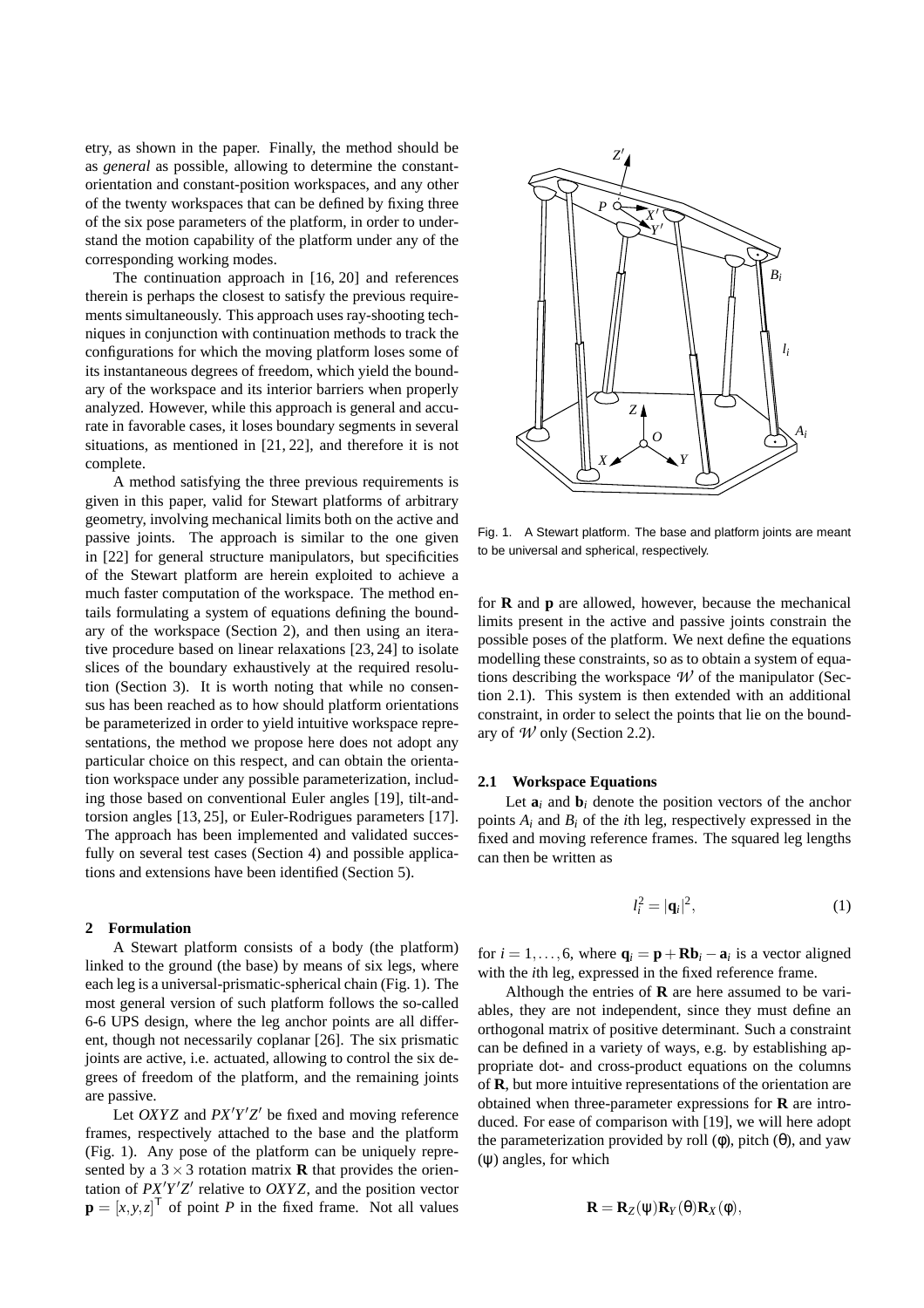or, in columnwise form,

$$
\begin{bmatrix} r_{1,x} \\ r_{1,y} \\ r_{1,z} \end{bmatrix} = \begin{bmatrix} \cos\theta\cos\psi \\ \cos\theta\sin\psi \\ -\sin\theta \end{bmatrix},
$$
(2)  

$$
\begin{bmatrix} r_{2,x} \\ r_{2,y} \\ r_{2,z} \end{bmatrix} = \begin{bmatrix} \sin\phi\sin\theta\cos\psi - \cos\phi\sin\psi \\ \sin\phi\sin\theta\sin\psi + \cos\phi\cos\psi \\ \sin\phi\cos\theta \end{bmatrix},
$$
(3)  

$$
\begin{bmatrix} r_{3,x} \\ r_{3,y} \\ r_{3,z} \end{bmatrix} = \begin{bmatrix} \cos\phi\sin\theta\cos\psi + \sin\phi\sin\psi \\ \cos\phi\sin\theta\sin\psi - \sin\phi\cos\psi \\ \cos\phi\cos\theta \end{bmatrix},
$$
(4)

but the presented method is applicable to other parameterizations as well, including those based on tilt-and-torsion angles or Euler-Rodrigues parameters.

To see the constraints introduced by the mechanical limits on all joints, note first that the prismatic joints usually have a range of actuation that force the lengths  $l_i$  to take values within some intervals  $[l_i^{min}, l_i^{max}]$ . These constraints can be modelled as equalities by defining  $m_i = (l_i^{max} + l_i^{min})/2$ and  $h_i = (l_i^{max} - l_i^{min})/2$ , and imposing

$$
(l_i - m_i)^2 + d_i^2 = h_i^2,
$$
 (5)

for  $i = 1, \ldots, 6$ , where the  $d_i$  are newly-defined auxiliary variables. Observe that, in this way, the values of  $l_i$  are certainly constrained to the desired interval, because  $m_i$  and  $h_i$  are the mid-point and half-range of the interval, and Eq. (5) defines a circle of center  $m_i$  and radius  $h_i$  (Fig. 2).

The passive joints on the base and on the platform also have mechanical limits constraining the allowable positions of each leg. To describe these constraints, let  $\mathbf{j}_{A_i}$  be a unit vector given in the fixed frame, aligned with the fixed axis of the universal joint at  $A_i$  (Fig. 3). Following [13], we assume that the mechanical design of such joint restricts the maximum allowed misalignment between  $\mathbf{j}_{A_i}$  and the  $\mathbf{q}_i$  vector to be of angle  $\alpha_i$ , which means that, for the platform pose to be valid, it must be



Fig. 2. Circle constraint of an active-joint limit.



Fig. 3. Elements of a passive joint-limit constraint.

These inequalities can be transformed into equalities by introducing a new variable  $t_i$  for each leg, and writing

$$
\mathbf{j}_{A_i}\mathbf{q}_i - l_i\cos\alpha_i = t_i^2. \tag{6}
$$

Note that  $\mathbf{j}_{A_i} \mathbf{q}_i \ge l_i \cos \alpha_i$  is satisfied if, and only if, Eq. (6) is satisfied for some value of *t<sup>i</sup>* . Similarly, for each passive joint on the platform we define a new variable  $g_i$  and impose

$$
\mathbf{j}_{B_i}(\mathbf{R}^\mathsf{T}\mathbf{q}_i) - l_i \cos \beta_i = g_i^2, \tag{7}
$$

where  $\mathbf{j}_{B_i}$  is a unit vector along the axis of symmetry of the  $joint$  at *B<sub>i</sub>*, expressed in the moving frame, and  $β<sub>i</sub>$  is the maximum allowed misalignment in this joint.

In conclusion, the workspace  $W$  of the platform is the set of all possible tuples

$$
(x, y, z, \phi, \theta, \psi)
$$

that satisfy Eqs.  $(1)-(7)$  for some value of

$$
(l_1,\ldots,l_6,r_{1,x},\ldots,r_{3,z},d_1,\ldots,d_6,t_1,\ldots,t_6,g_1,\ldots,g_6).
$$

Since Eqs. (1)-(7) form a system of 33 equations in 39 variables,  $W$  will be a six-dimensional set in general, which is in agreement with the fact that the Stewart platform has six degrees of freedom.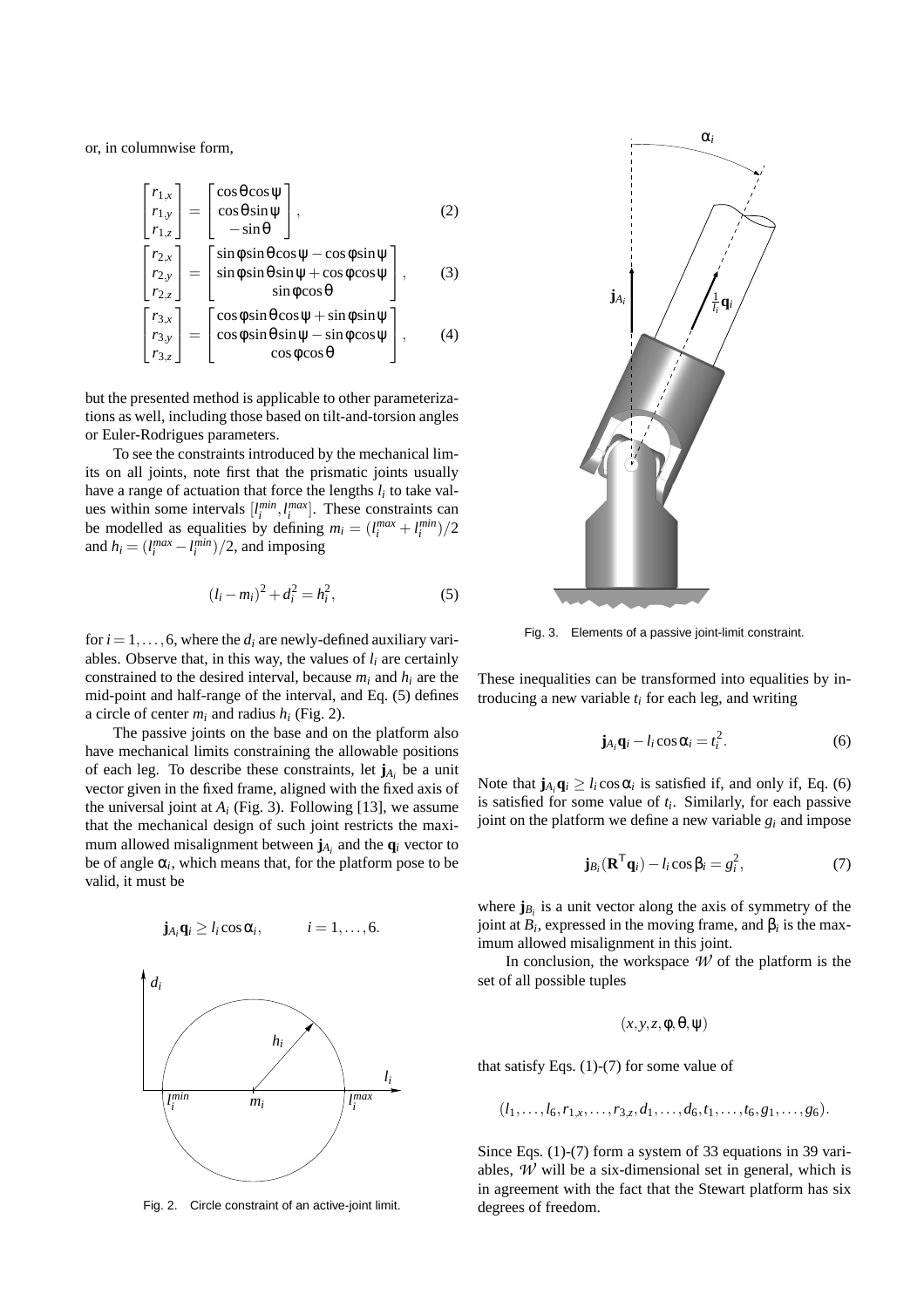# **2.2 Boundary equations**

We could now try to find  $W$  by solving Eqs. (1)-(7) directly, but it is preferable to compute the boundary of *W* instead, because such boundary is a more informative set of lower dimension. A point lies on the boundary of *W* whenever any of the active or passive joints reaches a mechanical limit of the joint.

In order to select only the points on the boundary, note that the *i*th leg reaches its maximal or minimal length, or a limit angle on its passive joints, whenever  $d_i$ ,  $t_i$ , or  $g_i$  vanish for some *i*. Thus, a solution to Eqs. (1)-(7) corresponds to a boundary point if, and only if,

$$
\prod_{i=1}^{6} d_i t_i g_i = 0.
$$
 (8)

In summary, the boundary of  $W$  is formed by the points  $(x, y, z, \phi, \theta, \psi)$  that satisfy Eqs. (1)-(8) for some value of the remaining variables. Such points will form a fivedimensional set in general, because just one equation and no extra variable have been added to Eqs. (1)-(7). Despite the boundary of  $W$  has one dimension less than  $W$ , it is still hard to compute it exhaustively. However, by setting three pose variables to a constant value, one can obtain twodimensional slices of the boundary whose computation is affordable, as shown below, and yet provide useful representations. Note that, while previous methods concentrate on the constant-orientation or the constant-position slices, any other slice defined by fixing any three of the six pose parameters should also be available to the designer. In our case, such slices are simply characterized by the system of equations formed by Eqs. (1)-(8) with the corresponding three pose variables held constant. The case of the planarmode workspace, where the platform moves on a plane and is only free to rotate about an axis orthogonal to the plane, as well as the constant-orientation and the constant-position workspaces, will be given later as examples of such slices.

## **3 Boundary isolation**

A numerical method able to solve the system of equations just described is next provided, adapting the linear relaxation paradigm proposed in [23, 24]. The approach entails algebraizing the equations into a quadratic form (Section 3.1), then computing an initial box that bounds the location of all solutions (Section 3.2), and finally using a branchand-prune method exploiting the quadratic form of the equations, to iteratively isolate all boundary points at the desired resolution (Section 3.3).

#### **3.1 Equation algebraization**

In order to algebraize the system of equations, two different changes of variables need to be introduced. First, all trigonometric terms of Eqs. (2)-(4) are eliminated by introducing the changes of variables

$$
c_{\tau} = \cos \tau,
$$
  

$$
s_{\tau} = \sin \tau,
$$

for  $\tau \in \{\phi, \theta, \psi\}$ . Since the new variables  $c_{\tau}$  and  $s_{\tau}$  represent the cosine and sine of  $\tau$ , they must obey the circle equations

$$
c_{\tau}^2 + s_{\tau}^2 = 1,\t\t(9)
$$

which hence need to be introduced into the system, for  $\tau \in {\phi, \theta, \psi}.$ 

After applying such changes, note that the system formed by Eqs. (1)-(9) is already polynomial. Let **y** be a vector containing all of the variables of this system, and let  $y_i$  and  $y_j$  refer to any two of the components of **y**. A second change of variables

$$
p_k = y_i^2,\tag{10}
$$

$$
b_k = y_i y_j,\tag{11}
$$

is introduced for all  $y_i y_j$  and  $y_i^2$  monomials intervening in the equations, in order to allow transforming the system into the expanded form

$$
\begin{aligned}\n\mathbf{\Lambda}(\mathbf{x}) &= 0 \\
\mathbf{\Omega}(\mathbf{x}) &= 0\n\end{aligned}\n\bigg\},\n\tag{12}
$$

where **x** is an  $n_x$ -dimensional vector including the original **y** variables and the newly-introduced  $p_k$  and  $b_k$  ones,  $\mathbf{\Lambda}(\mathbf{x}) = 0$ is a collection of linear equations in **x**, and  $\Omega(x) = 0$  is a collection of quadratic equations, each of which adopts one of the two forms

$$
x_k = x_i^2,
$$
  

$$
x_k = x_i x_j,
$$

which correspond to the changes of variable in Eqs. (10) and (11), respectively. Note that in some cases, as in Eq. (8), the change relative to Eq. (11) needs to be applied recursively in order to arrive at the form assumed in Eq. (12).

#### **3.2 Initial bounding box**

We next show that each variable  $x_i$  of **x** can only take values within a limited interval, so that from the Cartesian product of all such intervals one can define an  $n<sub>x</sub>$ -dimensional box  $\mathcal{B} \subset \mathbb{R}^{n_x}$  that initially bounds all solutions of Eq. (12).

Since the feasibility intervals for the  $p_k$  and  $b_k$  variables can be readily obtained by propagating the intervals of the **y** variables through Eqs. (10) and (11), we only need to see how to define proper intervals for the **y** variables. To this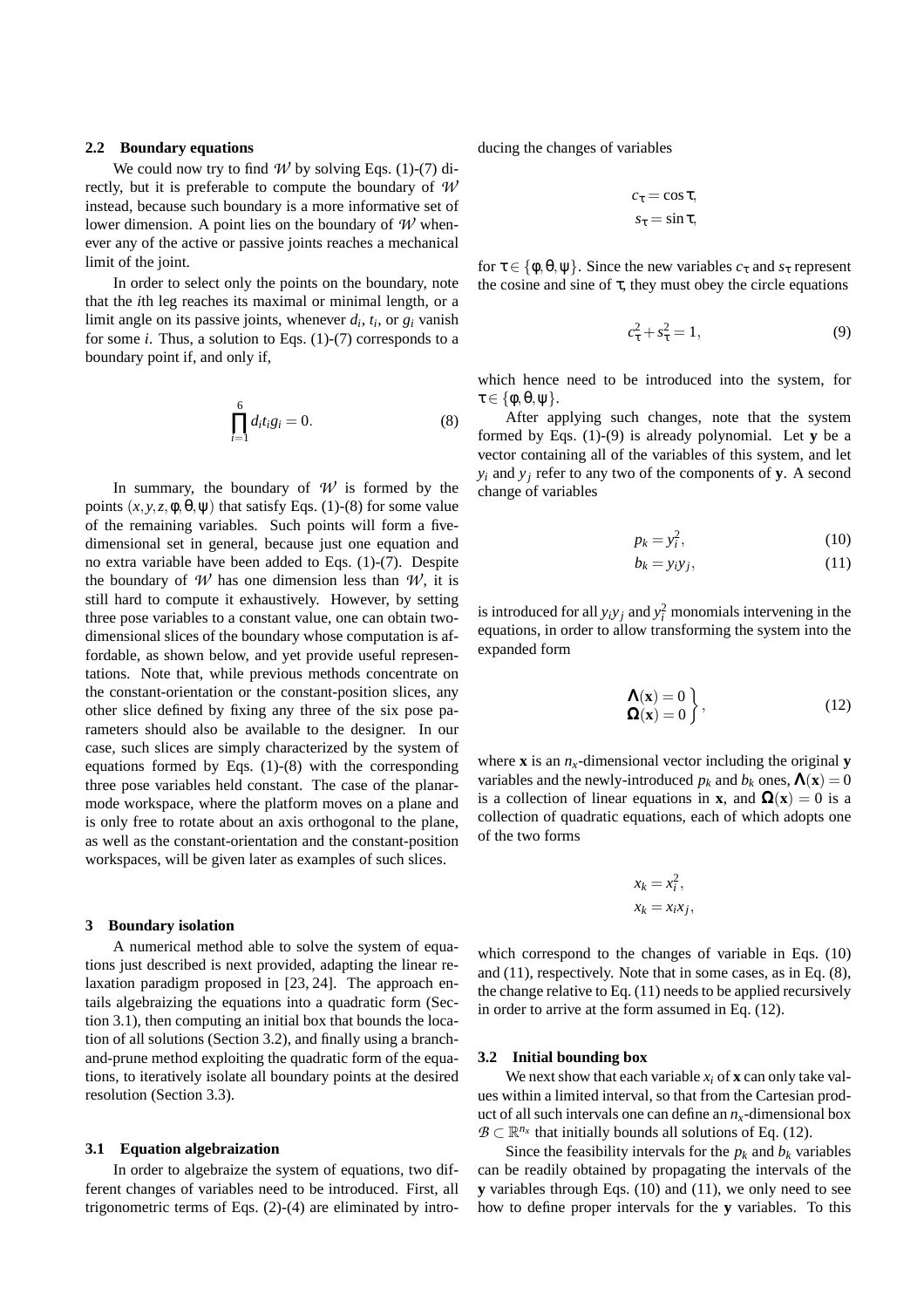end, note that the lengths of the legs are directly bound by their maximal and minimal values, i.e., (a)

$$
l_i \in [l_i^{min}, l_i^{max}],
$$

for  $i = 1, \ldots, 6$ . Moreover, since the columns of **R** are orthonormal vectors, the entries of **R** must satisfy

$$
r_{j,x}, r_{j,y}, r_{j,z} \in [-1,1],
$$

for  $j = 1, 2, 3$ . Similarly, it must be

$$
c_{\tau}, s_{\tau} \in [-1,1],
$$

(b)

for  $\tau \in {\phi, \theta, \psi}$ , since these variables refer to the cosine and sine of τ.

For the variables  $d_i$  we note that Eq. (5) simply constrains such variables to take values in  $[-h_i, h_i]$ . Similarly, Eqs. (6) and (7) constrain the left-hand side of the equation and the  $t_i$  and  $g_i$  variables to take values on a parabola of vertical axis with its minimum point at the origin. Note that, in any case, the maximum value that the left-hand side of these equations can achieve is  $l_i^{max} - l_i^{max} \cos \alpha_i$  or  $l_i^{max} - l_i^{max} \cos \beta_i$ , respectively. In sum, we obtain the following bounds for  $i = 1, \ldots, 6$ :

$$
d_i \in [-h_i, h_i],
$$
  
\n
$$
t_i \in \left[ -\sqrt{l_i^{max} - l_i^{max} \cos \alpha_i}, \sqrt{l_i^{max} - l_i^{max} \cos \alpha_i} \right],
$$
  
\n
$$
g_i \in \left[ -\sqrt{l_i^{max} - l_i^{max} \cos \beta_i}, \sqrt{l_i^{max} - l_i^{max} \cos \beta_i} \right].
$$

Finally, it only remains to find the ranges for the *x*, *y*, and *z* components of **p**. While tight bounds could be computed to accurately confine these variables, this is not necessary under the presented approach. The method is not significantly sensitive to the volume of the initial box because parts with no solution are rapidly discarded by the numerical procedure. Thus, we can use any easy-to-compute upper bound to establish the ranges of these position variables. Here, we shall use the fact that, for any valid configuration of the platform, point *P* will always lie inside a sphere of radius  $l_i^{max} + |\mathbf{b}_i|$  centered at  $A_i$ , which is valid for any leg  $i = 1, \ldots, 6$ . By choosing any leg, for instance leg one, we can take the ranges of the smallest box containing the sphere, that is

$$
x \in [a_{1,x} - l_1^{max} - |b_1|, a_{1,x} + l_1^{max} + |b_1|],
$$
  
\n
$$
y \in [a_{1,y} - l_1^{max} - |b_1|, a_{1,y} + l_1^{max} + |b_1|],
$$
  
\n
$$
z \in [a_{1,z} - l_1^{max} - |b_1|, a_{1,z} + l_1^{max} + |b_1|].
$$

## **3.3 Numerical solution**

The algorithm for solving Eq. (12) recursively applies two operations on *B*: box *shrinking* and box *splitting*. Using box shrinking, portions of *B* containing no solution are



Fig. 4. Polytope bounds within box *Bc*.

eliminated by narrowing some of its defining intervals. This process is repeated until either the box is reduced to an empty set, in which case it contains no solution, or the box is "sufficiently" small, in which case it is considered a *solution* box, or the box cannot be "significantly" reduced, in which case it is bisected into two sub-boxes via box splitting (which simply bisects its largest interval). To converge to all solutions, the whole process is recursively applied to the new sub-boxes, until one obtains a collection of solution boxes whose side lengths are below a given threshold  $\sigma$ .

The crucial operation in this scheme is box shrinking, which is implemented as follows. Note first that the solutions falling in some sub-box  $\mathcal{B}_c \subseteq \mathcal{B}$  must lie in the linear variety defined by  $\mathbf{\Lambda}(\mathbf{x}) = 0$ . Thus, we may shrink  $\mathcal{B}_c$  to the smallest possible box bounding this variety inside *Bc*. The limits of the shrunk box along, say, dimension  $x_i$  can be found by solving the two linear programs

LPI: Minimize 
$$
x_i
$$
,  
subject to:  $\mathbf{\Lambda}(\mathbf{x}) = 0, \mathbf{x} \in \mathcal{B}_c$ ,  
LP2: Maximize  $x_i$ ,  
subject to:  $\mathbf{\Lambda}(\mathbf{x}) = 0, \mathbf{x} \in \mathcal{B}_c$ .

However, observe that  $B_c$  can be further reduced, because the solutions must also satisfy all equations  $x_k = x_i^2$  and  $x_k = x_i x_j$ in  $\mathbf{\Omega}(\mathbf{x}) = 0$ . These equations can be taken into account by noting that, if  $[v_i, u_i]$  denotes the interval of  $B_c$  along dimension  $x_i$ , then: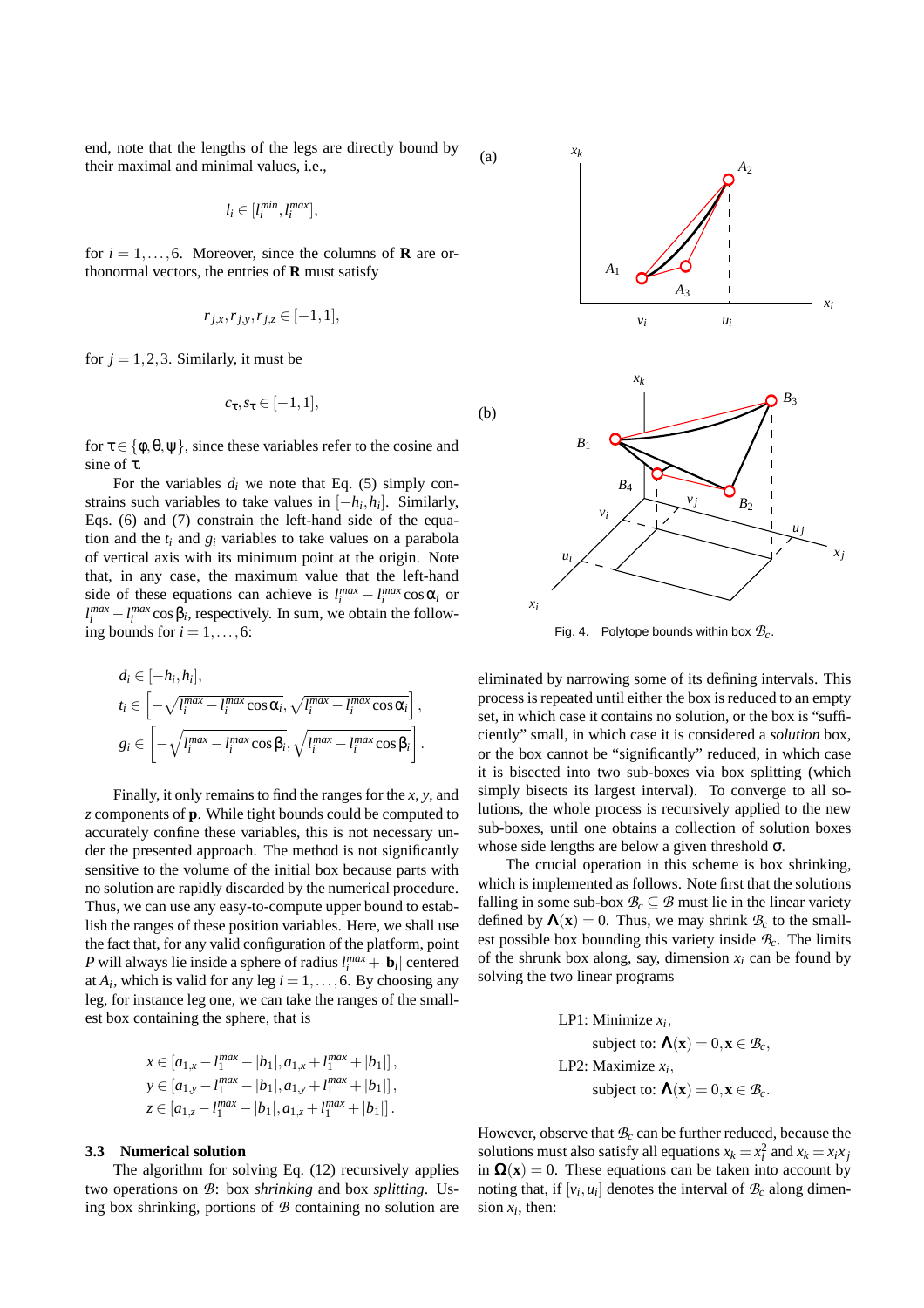- 1. The portion of the parabola  $x_k = x_i^2$  lying inside  $B_c$  is bound by the triangle  $A_1A_2A_3$ , where  $A_1$  and  $A_2$  are the points where the parabola intercepts the lines  $x_i = v_i$  and  $x_i = u_i$ , and  $A_3$  is the point where the tangent lines at  $A_1$ and  $A_2$  meet (Fig. 4a).
- 2. The portion of the hyperbolic paraboloid  $x_k = x_i x_j$  lying inside  $\mathcal{B}_c$  is bound by the tetrahedron  $B_1B_2B_3B_4$ , where the points  $B_1, \ldots, B_4$  are obtained by lifting the corners of the rectangle  $[v_i, u_i] \times [v_j, u_j]$  vertically to the paraboloid (Fig. 4b).

Thus, linear inequalities corresponding to these bounds can be added to the previous linear programs LP1 and LP2, which usually produces a much larger reduction of  $B_c$  or, if one of the linear programs is found unfeasible, its complete elimination.

As it turns out, the previous algorithm explores a binary tree of boxes whose internal nodes correspond to boxes that have been split at some time, and whose leaves are either solution or empty boxes. The collection *B* of all solution boxes, which is returned as output upon termination, is said to form a *box approximation* of the solution set of Eq. (12), because the boxes in *B* form a discrete envelope of such set, whose accuracy can be adjusted through the  $\sigma$  parameter. Notice that the algorithm is complete, in the sense that it will succeed in isolating all solution points of Eq. (12) accurately, provided that a small-enough value for  $\sigma$  is used. Detailed properties of the algorithm, including an analysis of its completeness, correctness, and convergence order, are given in [24].

## **4 Illustrative examples**

We next illustrate the performance of the method by computing the boundaries of several workspaces of the Stewart platform. To emphasize the generality of the method, we first obtain the boundaries corresponding to the constantorientation, constant-position and planar-mode workspaces of a standard platform. We then analyze a special platform to show that the method performs well on situations that hinder the application of previous methods. The method is able to completely determine the boundaries of the workspace in all situations.

The geometric parameters of the analyzed platforms are indicated in Table 1, and the ranges for  $l_i$  are assumed to be [1.2, 1.8] for all legs. All results reported have been obtained by using a parallelized version of the method, implemented in C using previous software libraries developed in [23, 24], and executed on a grid computer with four PC units equipped with two Intel Quadcore Xeon E5310 processors and 4 Gb of RAM each one. Table 2 provides, for each experiment, the amount of CPU time required to solve it  $(t<sub>s</sub>)$  and the number of solution boxes returned  $(n_s)$  using  $\sigma = 0.1$ .

## **4.1 A standard platform**

The standard platform analyzed here corresponds to the one studied in [19], where the authors compute the constantposition workspace obtained by fixing **p** to a constant value, but neglecting the mechanical limits on the passive joints.

Table 1. Stewart platform parameters.

|          | i         | 1              | 2              | 3                          | 4              | 5                                                | 6              |
|----------|-----------|----------------|----------------|----------------------------|----------------|--------------------------------------------------|----------------|
| Standard | $a_{i,x}$ | $\overline{0}$ | $\overline{0}$ | 0.7598                     | 0.7598         | $-0.7598$                                        | $-0.7598$      |
|          | $a_{i,y}$ | $\Omega$       | $\overline{0}$ | 1.3161                     | 1.3161         | 1.3161                                           | 1.3161         |
|          | $a_{i,z}$ | $\Omega$       | $\theta$       | 0                          | $\theta$       | $\theta$                                         | 0              |
|          | $b_{i,x}$ | $-0.4559$      | 0.4559         | 0.4599                     | $\mathbf{0}$   | $\Omega$                                         | $-0.4559$      |
|          | $b_{i,y}$ | $-0.2632$      |                | $-0.2632$ $-0.2632$ 0.5264 |                | 0.5264                                           | $-0.2632$      |
|          | $b_{i,z}$ | 0              | $\mathbf{0}$   | 0                          | $\mathbf{0}$   | $\mathbf{0}$                                     | $\overline{0}$ |
| Special  | $a_{i,x}$ | 0.8165         |                |                            |                | $-0.4082$ $-0.4082$ $0.8165$ $-0.4082$ $-0.4082$ |                |
|          | $a_{i,y}$ | $\overline{0}$ | 0.7071         | $-0.7071$                  | $\mathbf{0}$   | 0.7071                                           | $-0.7071$      |
|          | $a_{i,z}$ | 0              | $\mathbf{0}$   | $\mathbf{0}$               | $\mathbf{0}$   | $\theta$                                         | $\theta$       |
|          | $b_{i,x}$ | $\theta$       | $\mathbf{0}$   | $\mathbf{0}$               | 0.8165         | $-0.4082$                                        | $-0.4082$      |
|          | $b_{i,y}$ | $\Omega$       | $\Omega$       | $\overline{0}$             | $\overline{0}$ | 0.7071                                           | $-0.7071$      |
|          | $b_{i,z}$ |                | 0              | $\Omega$                   | 0.5774         | 0.5774                                           | 0.5774         |



Fig. 5. Boundaries of the constant-position workspace of the standard platform, without taking passive joint limits into account.

To see that such limits really reduce the workspace, we have computed the workspace twice: first neglecting the limits on the passive joints, and then taking them into account. Fig. 5 shows the obtained results for the roll-pitch-yaw angles, assuming  $\mathbf{p} = [0, \frac{2}{3} \sqrt[4]{3}, \frac{5}{4}]^T$  as in [19]. As it can be seen, the workspace contains three different connected components, while in [19] the authors are only able to describe the one accessible from the origin (the lower-right component in Fig. 5). Detecting all connected components is necessary though, to let the designer choose the most appropriate assembly mode for the platform, depending on the specific task to be performed.

By taking into account the limit angles  $\alpha_i = \beta_i = 50^\circ$ on all passive joints, some of the components in Fig. 5 are no longer accessible, and the workspace reduces to just one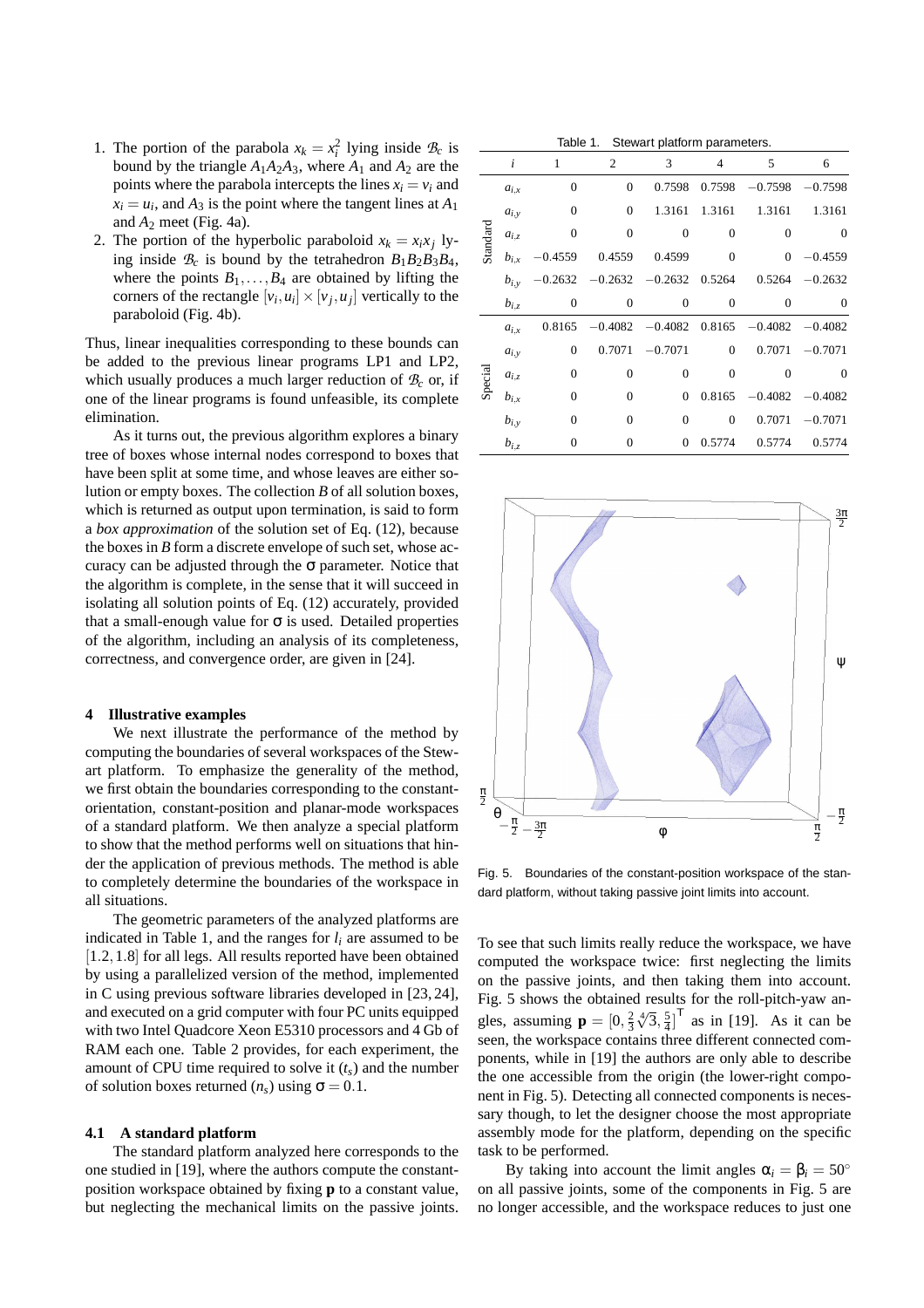

Fig. 6. Only the lower-right component in Fig. 5 (left) is partially achievable after taking passive-joint limits into account (right).



Fig. 7. Boundaries of the constant-orientation workspace of the standard platform for  $z > 0$ .

connected component that corresponds to the one around the origin in Fig. 5. For comparison, Fig. 6 shows such component before and after the consideration of passive-joint-limit constraints.

Instead of fixing **p**, we can fix the orientation of the platform, and hence obtain the constant-orientation workspace. Setting  $\phi = \theta = \psi = 0$ , which is equivalent to letting  $\mathbf{R} = \mathbf{I}_3$ , we obtain the workspace shown in Fig. 7. The figure compares the resulting workspaces when taking into account only active-joint-limit constraints (left) or active- and passive-joint-limit constraints simultaneously (right), with

 $\alpha_i = \beta_i = 47.16^\circ$ . As before, the enclosed volume is smaller in the second case, meaning that the attainable positions of the platform are reduced because some of the passive joints achieve their mechanical limits. It is worth adding, also, that in both cases the workspace has an additional connected component symmetric to the one shown, which corresponds to the assembly mode of the platform where P sweeps a similar volume for  $z < 0$ .

In general, previous methods in the literature only compute discretized versions of the constant-position or the constant-orientation slices of the complete six-dimensional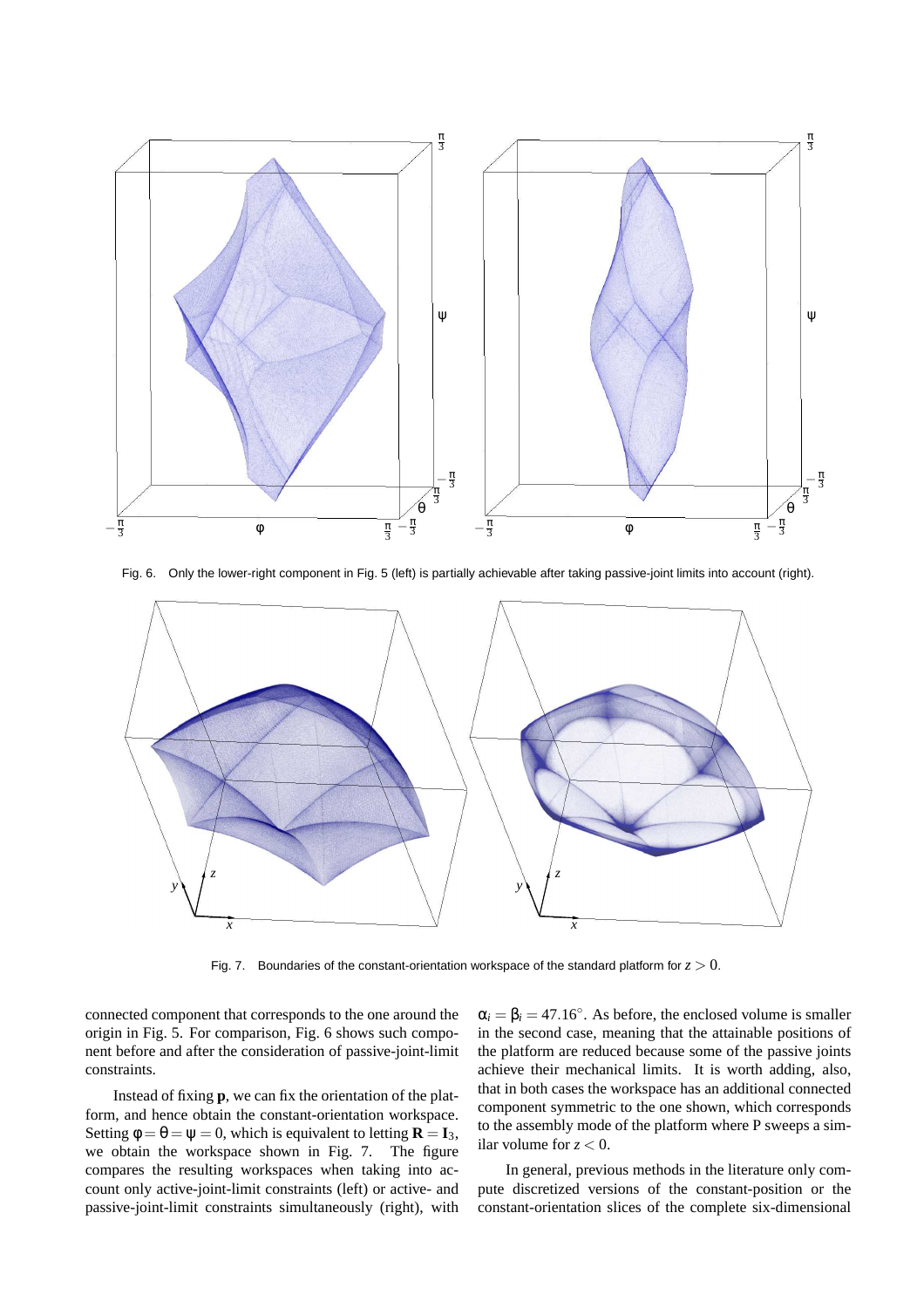

Fig. 8. Boundaries of the planar-mode workspace of the standard platform before and after the consideration of passive-joint limits.

workspace, i.e., those shown so far in Figs. 5-7. But the method herein described can also be used to derive any other slice. As an example, Fig. 8 presents the slices obtained when fixing  $z = \frac{5}{4}$  and  $\phi = \theta = 0$ , before and after the consideration of passive joint limits with  $\alpha_i = \beta_i = 41.41^\circ$ . Note that in this case the platform is equivalent to a planar positioning device, where *P* moves on the  $z = \frac{5}{4}$  plane, and only rotation about the *Z'* axis is allowed.

# **4.2 A special platform**

We next show results on computing the constantposition workspace of a special platform that yields interior barriers in such workspace. Its geometric parameters are shown in Table 1 and correspond to a design where three of the legs are anchored at a same point *P* on the platform, with the base joints coincident in pairs. This design may seem difficult to construct, but if *P* is the point we keep fixed when computing the constant-position workspace, then the platform is equivalent to the 3-UPS/S manipulator shown in Fig. 9, which allows orientational capability only, and is in fact kinematically equivalent to the *Agile Eye* platform [25].

While on general platforms the constant-position workspace has a two-dimensional boundary, such boundary degenerates into a one-dimensional set in this case, as shown



Fig. 9. A 3-UPS/S platform. (Figure adapted from [25].)

in Fig. 10, and this set is impossible to obtain by previous numerical methods. The method in [16], for example, would proceed by intersecting the boundaries through planes, and then computing the portion of the boundaries lying in such planes using randomized ray-shooting techniques combined with numerical path-following methods. However, note that the planes would only contain isolated points in this case, which would almost never be hit by rays shot in random directions. Also, the method in [19] would perform a discretization on angle  $\theta$  and then on angle  $\phi$  in order to find the boundary points corresponding to such angles. Nevertheless, the portion of a slice lying on a constant- $\theta$  plane is again formed by isolated points, and a discretization on angle φ would almost never encounter such points. So far, actually, slices of the boundary curves in Fig. 10 could only be obtained by analytical methods tailored to such platforms [25], because other methods based on discretization exhibit similar drawbacks [13, 15, 17]. The presented technique, on the contrary, is robust to such situations. The results shown in Fig. 10 were obtained by solving the same equations considered for the standard platform, by changing the platform parameters only. As noted from the results, the workspace of this manipulator is the whole range of the roll-pitch-yaw angles, but the shown curves represent motion impediments to be avoided by the platform. In other words, the manipulator will be able to reach any possible orientation, but it will be unable to traverse *across* the curves.

# **5 Conclusions**

This paper has introduced a new approach for computing three-dimensional slices of the workspace on Stewart platforms of arbitrary geometry. A distinguishing feature of the approach is that it allows, using a single method, the obtention of any possible slice of the workspace, while previous approaches mostly concentrate on particular slices, like the constant-position or the constant-orientation slice. In fact, a total of twenty slices can be obtained by fixing three pose parameters, and computing any of them might be necessary depending on the specific task to be performed with the plat-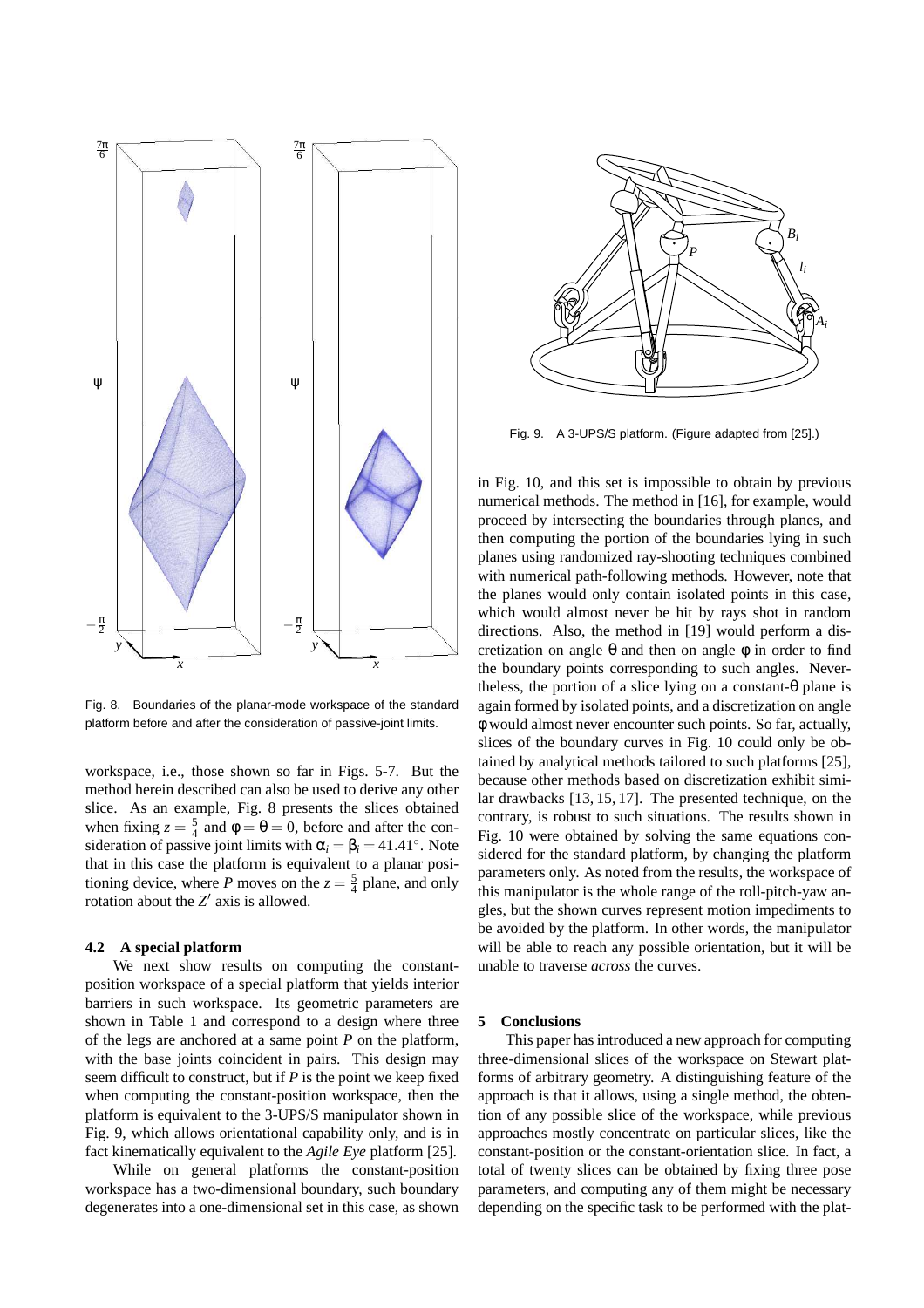

Fig. 10. Degenerate boundaries of the constant-position workspace of the special platform.

Table 2. Performance data at  $\sigma = 0.1$ .

| <b>Platform</b> | <b>Workspace</b>   | Joint limits       | $n_{\rm s}$ | $t_{s}$ (sec) |
|-----------------|--------------------|--------------------|-------------|---------------|
|                 | Const. position    | Active             | 6526        | 66            |
|                 |                    | Active and passive | 3196        | 69            |
| Standard        | Const. orientation | Active             | 1306        | 4             |
|                 |                    | Active and passive | 1621        | 21            |
|                 | Planar mode        | Active             | 1849        | 6             |
|                 |                    | Active and passive | 1391        | 14            |
| Special         | Const. position    | Active             | 8448        | 252           |

form. Additional advantages of the method have been discussed and illustrated with examples, like the ability to compute all connected components of a slice, to detect motion barriers present in its interior, and the possibility to take passive joint limits into account.

Clearly, the primary application of the method is in the context of robot design, because it allows studying the motion capability of a particular platform before its actual construction. However, the method might also be helpful in the context of collision-free trajectory planning, where a main issue is how to sample the workspace efficiently and with good coverage, in order to compute proper roadmaps of the workspace in short times [8]. While fast in favorable situations, current planners draw samples from conservative estimates of the workspace, which makes them less efficient on highly-constrained situations. The performance of such planners would notably increase if samples were drawn from accurate representations like those provided by the proposed method.

Finally, it is worth noting that, as shown in [27, 28], a similar approach can be applied to also compute the forward singularities contained in the workspace of the platform, and that the presented method also shows some potential of being able to cope with leg-leg collision constraints. The latter constraints could in principle be formulated in the form required by the numerical method, but further work needs to be done in order to achieve a mild formulation involving as few equations and variables as possible, leading to an acceptable computational burden.

## **Achnowledgements**

The authors are grateful to Dr. Josep M. Porta for fruitful discussions around the topic of the paper, and for his help during the implementation of the method. This work has been partially supported by the Spanish Ministry of Science and Innovation under contract DPI2010-18449, and under a Juan de la Cierva contract supporting the second author.

## **References**

- [1] Stewart, D., 1965. "A platform with six degrees of freedom". *Proc. of the Institution of Mechanical Engineers,* **180**, pp. 371–386.
- [2] McInroy, J. E., and O'Brien, G. W., 1999. "Precise, fault-tolerant precision pointing using a Stewart platform". *IEEE/ASME Transactions on Mechatronics,* **4**, pp. 91–95.
- [3] van Silfhout, R. G., 1999. "High-precision hydraulic Stewart platform". *Review of Scientific Instruments,* **70**, pp. 3488–3494.
- [4] Preumont, A., Horodinca, M., Romanescu, I., de Marneffe, B., Avraam, M., Deraemaeker, A., Bossens, F., and Hanieh, A., 2007. "A six-axis single-stage active vibration isolator based on Stewart platform". *Journal of Sound and Vibration,* **300**, pp. 644–661.
- [5] Shaw, D., and Chen, Y., 2001. "Cutting path generation of the Stewart platform-based milling machine using an end-mill". *International Journal of Production Research,* **39**, pp. 1367–1383.
- [6] Pashkevich, A., Chablat, D., and Wenger, P., 2006. "Kinematics and workspace analysis of a three-axis parallel manipulator: the orthoglide". *Robotica,* **24**(1), pp. 39–50.
- [7] Shoham, M., Burman, M., Zehavi, E., Joskowicz, L., Batkilin, E., and Kunicher, Y., 2003. "Bone-mounted miniature robot for surgical procedures: Concept and clinical applications". *IEEE Transactions on Robotics and Automation,* **19**(5), october.